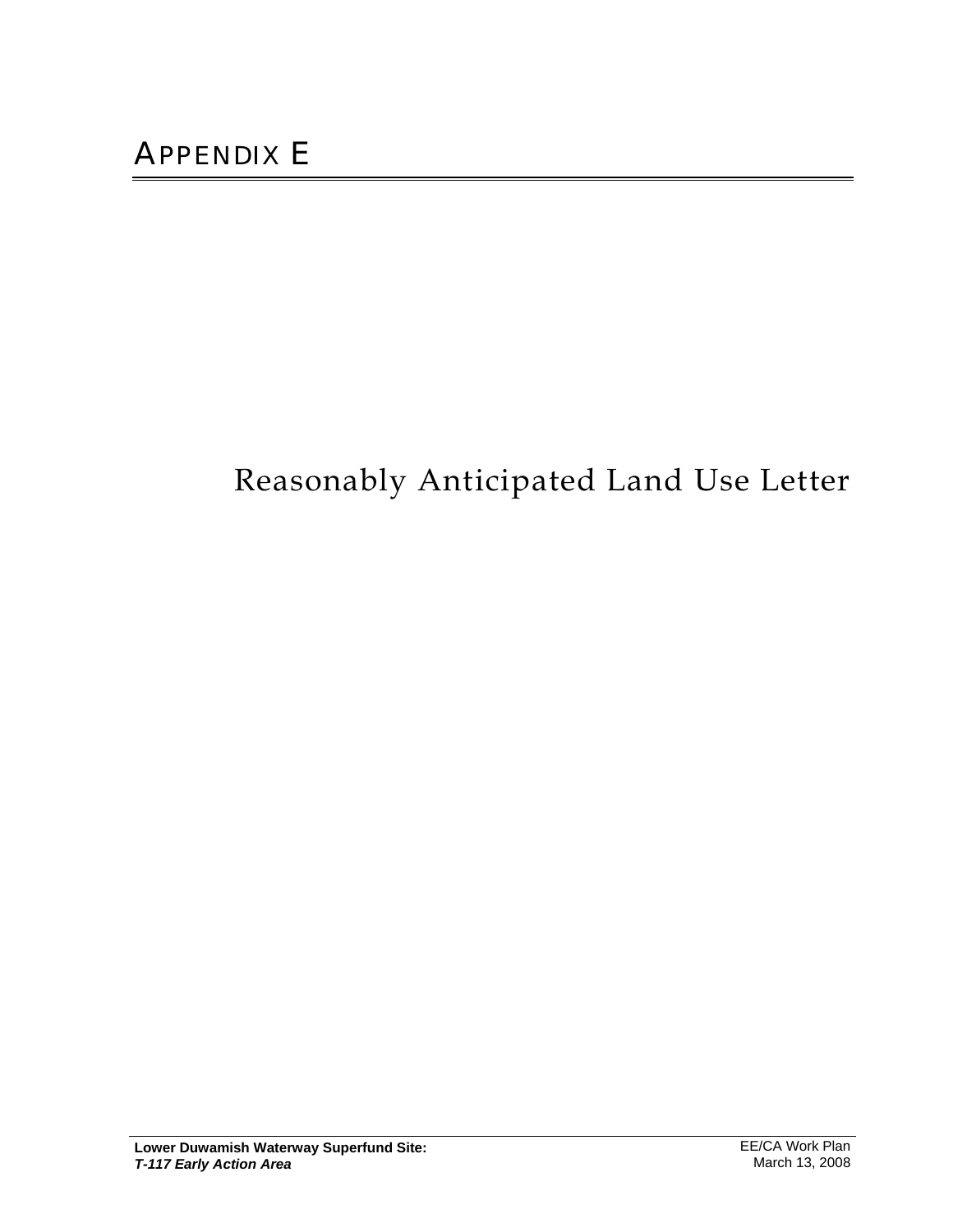

April 12, 2007

Reply to Attn Of: ECL-111

Doug Hotchkiss Port of Seattle P.O. Box 1209 Seattle, Washington 98111

## **RE: Reasonably Anticipated Future Land Use at T-117 Early Action Area, Lower Duwamish Waterway Superfund Site, Seattle, Washington**

Dear Mr. Hotchkiss:

 This letter is to clarify the U.S. Environmental Protection Agency's (EPA) expectations regarding reasonably anticipated future land use as it relates to future removal action decision making at the T-117 Early Action Area (EAA) of the Lower Duwamish Waterway (LDW) Superfund Site. Since EPA's initial determination in this regard, potential future use of this site has been formally addressed first by the Seattle City Council and then by the Port of Seattle Commission in response to concerns raised by the Duwamish River Cleanup Coalition (DRCC). Others in the South Park neighborhood have also expressed their points of view at community meetings and through the Engineering Evaluation/Cost Analysis (EE/CA, July 13, 2005) public comment process.

 Pursuant to EPA's proposed Amended Administrative Settlement Agreement and Order on Consent (ASAOC), the Port of Seattle (Port) and City of Seattle (City) (Respondents) will be preparing portions respectively of a revised EE/CA for T-117 sediments, bank, shoreline (by Respondents jointly), upland soils (by Port only) and adjacent streets (by City only). Respondents will also analyze whether the marina and Basin Oil are current potential sources to the Duwamish Waterway. The goals of an EE/CA are to identify the objectives of the removal action (see proposed T-117 Removal Action Objectives (RAOs) below) and to analyze the various alternatives that may be used to satisfy these objectives in terms of effectiveness (protectiveness, compliance with all applicable and relevant and appropriate requirements (ARARs), achievement of RAOs), implementability (technical and administrative feasibility, availability of services and materials, state acceptance, community acceptance), and cost. The draft EE/CA should include a comparative analysis of the cleanup alternatives (e.g., depth of soil/sediment removal to meet the RAOs with and without caps) and identification of a recommended alternative. EPA will review and comment on the draft EE/CA, ensure that any necessary changes are made, and put the final EE/CA out for public comment. EPA will consider and respond to any significant public comments and select the removal action to be performed and the rationale for its selection in an Action Memorandum.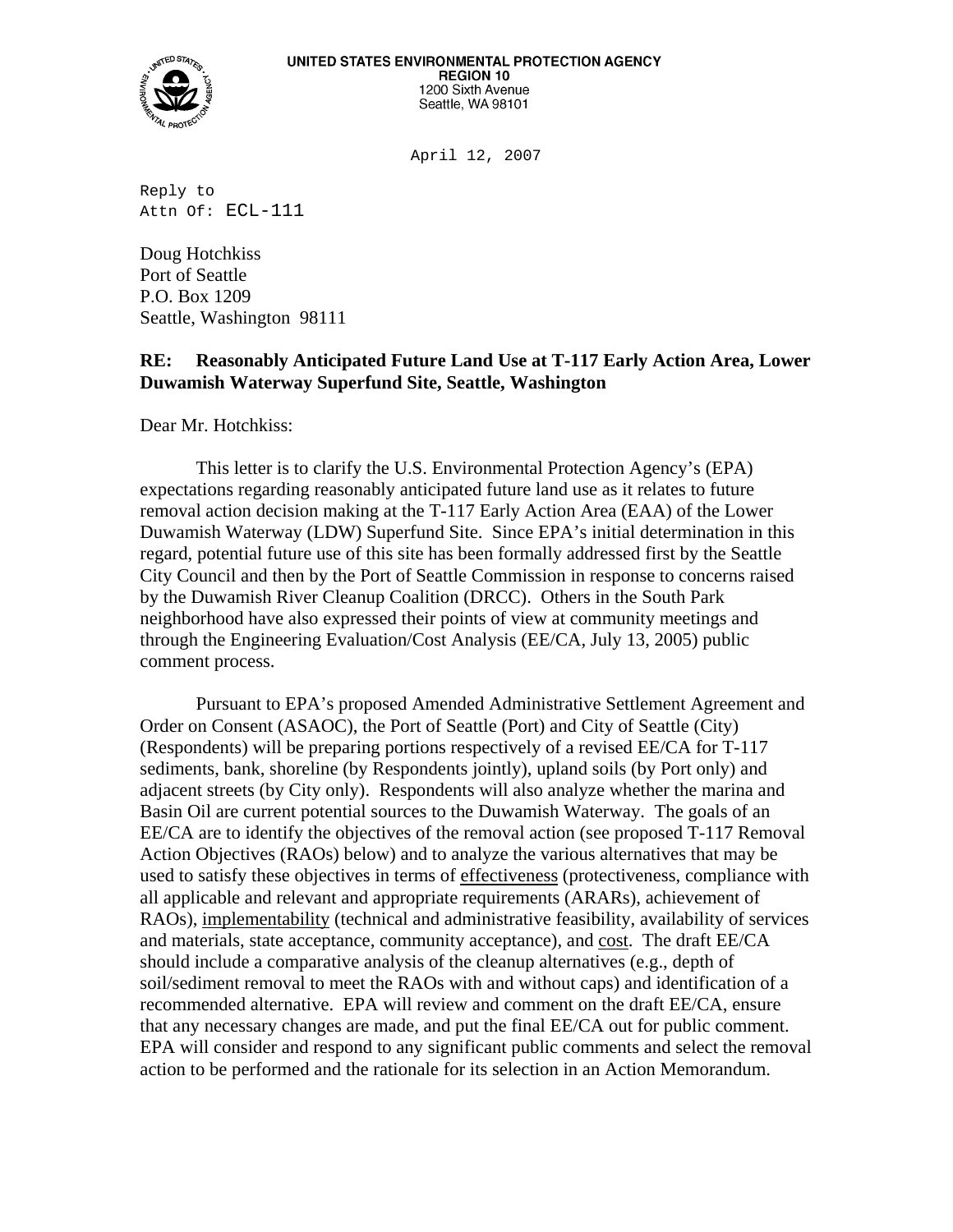Land use is determined by landowners subject to restrictions or limitations imposed by governments such as zoning boards with land use regulatory authority. EPA does not select land use(s) in its CERCLA decision documents; though it may select limited land use restrictions in the form of Institutional Controls as part of a removal or remedial action. However, as described below, at sites where it is appropriate, EPA considers both current and reasonably anticipated future land use in the remedy selection process.

 The Superfund Land Use Directive ("Land Use in the CERCLA Remedy Selection Process," OSWER Directive No. 9355.7-04, May 1995) provides basic information on developing and using future land use assumptions to support Superfund remedial actions. It says that:

\* Remedial action objectives…should reflect the reasonably anticipated future land use or uses.

 \* The Superfund Land Use Directive promotes early discussions with stakeholders regarding potential future land use options for sites and promotes the use of that information to develop realistic assumptions regarding future land use….Integrating realistic assumptions of future land use into Superfund response actions is an important step toward facilitating the reuse of sites following cleanup….Regions should…ensure that reasonable future land use assumptions are incorporated into the development, evaluation and selection of response actions, where appropriate.

 The Reuse Assessments Directive (OSWER 9355.7-06P) extends the applicability of the Superfund Land Use Directive to non-time-critical removal actions, where site conditions and the nature of the response action warrant. Future land use assumptions can support site characterization, risk assessment, and the development, evaluation and selection of response actions. The analysis supporting the assumptions of future land use can be scaled back, as appropriate, consistent with the scope of the removal action.

 Current T-117 land use and zoning is industrial. The Port indicated during the EE/CA process for the sediment, bank and shoreline that it intended to restrict the property to industrial uses in the future, and Port counsel indicated a willingness to propose a deed restriction to Port management to ensure this limitation. However, subsequent events summarized below have led EPA to determine that it is no longer reasonable to conclude that T-117 land use will be restricted to industrial uses.

The surrounding community is currently zoned and used for residential and commercial uses. On numerous occasions, including a public meeting last Spring (date) for a proposed time critical removal action for upland soils, DRCC and other members of the community clearly articulated a strong preference for the imposition of unrestricted use cleanup standards for the property to allow them to continue to advocate for future residential and/or recreational uses of the property. At the same public meeting, Seattle City Council representatives, including a sitting Councilman, supported DRCC and the other advocates for other-than industrial uses. This City Council support was memorialized in a letter dated May 25, 2006, signed by the full Council, referencing a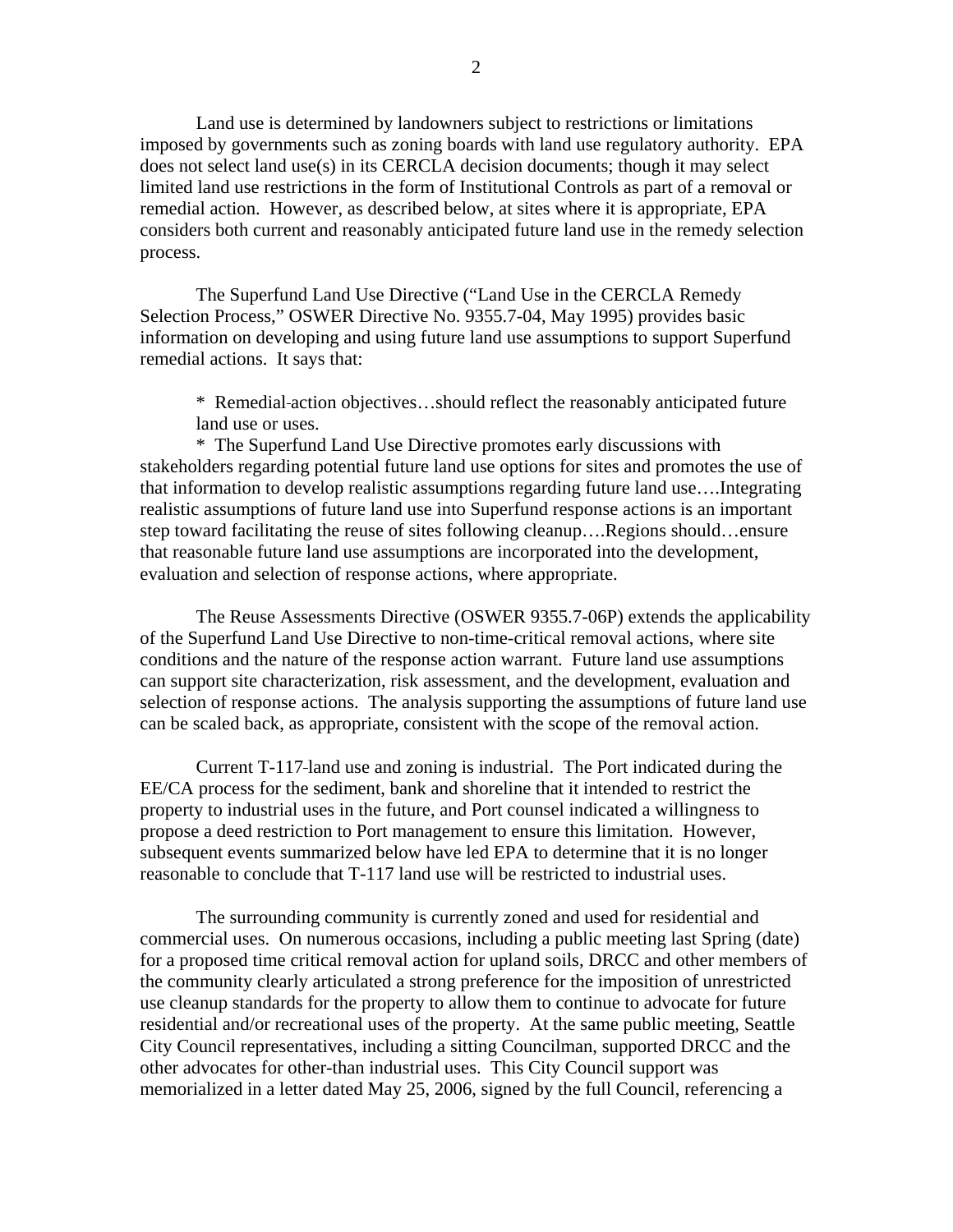potential future annexation of T-117 by the City to facilitate broader future land uses. Thereafter, at a Port Commission public meeting (June 27, 2006) to consider a proposed EPA Settlement Agreement for the upland soils that had been the subject of the abovereferenced public meeting, Port Commissioners were confronted with the City Council letter by DRCC and other community advocates, and expressed their intention as stewards of the environment and responsive to community concerns to very seriously consider non-industrial land uses for T-117. Shortly thereafter, the Port presented various land use scenarios to the South Park community which voiced a very strong preference for habitat/recreational use.

Based on the reuse assessment guidance, EPA's process should include soliciting community input on future land use considerations for sites. Community input can be particularly useful for sites where the future land use is uncertain and should be directed toward understanding the types of categories of future land use that the community believes would be appropriate for the site, and categories of land use that the community believes inappropriate. This information can be used as an indicator of the potential reliability and reasonableness of the future land use assumptions and their potential relevance for consideration in the remedy selection process.

 Accordingly EPA has concluded that future land use should no longer be reasonably anticipated to be limited to industrial uses, and that cleanup standards for T-117 soils should be based on requirements for unrestricted uses.

## **REMOVAL ACTION GOALS AND OBJECTIVES**

EPA recommends using the following Removal Action Goals and Objectives in the new draft EE/CA – *the bold text highlights proposed changes to the July 13, 2005, EE/CA, Section 3.2 on RAOs to serve as new draft RAOs.* 

The goal of the NTCRA at T-117 is to significantly reduce exposure of ecological and human receptors to sediment **and soil** contamination and thereby reduce or eliminate adverse effects on biological resources in the removal area. The removal action will reduce potential risks to human health by removing or isolating bioaccumulative chemicals that are found in sediment **and soils** or are sources to the sediment. Risks for the entire LDW will ultimately be addressed in one or more Records of Decision (ROD), which will establish site-wide cleanup levels. It is EPA's intention to sufficiently cleanup this EAA so as not to have to conduct future T-117 cleanup actions under the LDW ROD.

 More specifically, the following removal action objectives (RAOs) are recommended by EPA for the T-117 removal areas as a means of meeting the stated goal:

\* Reduce the concentration of contaminants in surface sediment (biological active zone, 0-10 cm) within the removal area boundary below the Sediment Quality Standards (SQS) for PCBs (12 mg/kg OC);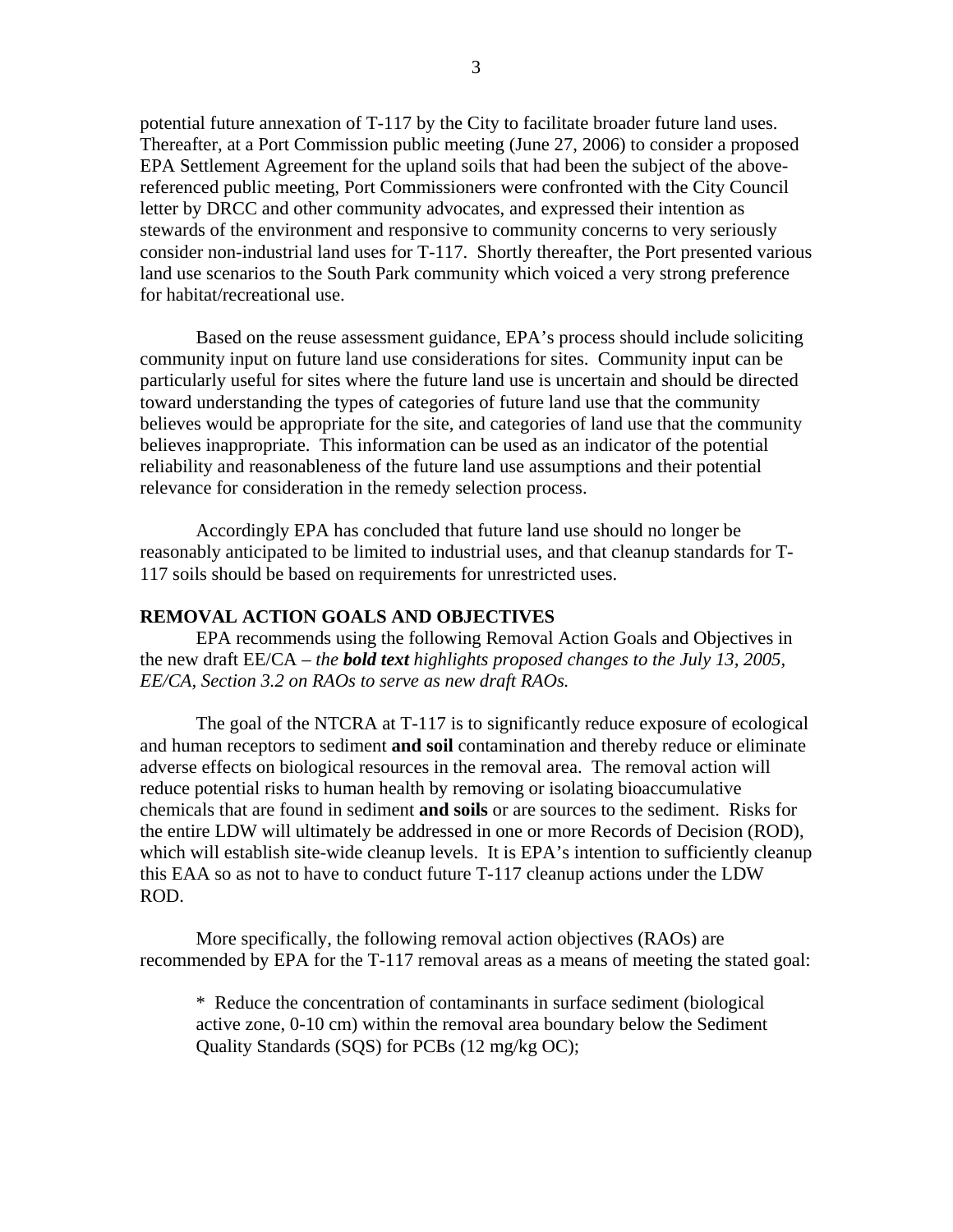\* Ensure that any remaining bank and upland soil contamination at T-117 will not be released into the waterway and result in exposure to human and ecological receptors above protective levels (DELETE—"by removal and capping of PCB contaminated soils");

\*Ensure that any concentrations of contaminants in upland soils in the T-117 removal area, adjacent streets or at the upland marina property, are protective of human health and the environment for current and reasonable anticipated future land use."

Cleanup level considerations to achieve the RAOs include protectiveness, ARARs and reasonably anticipated future land use. ARARs for T-117 NTCRA site include the relevant sections of the Model Toxics Control Act (MTCA) and the Toxic Substances Control Act (TSCA) PCB regulations. The EE/CA should be expanded to discuss applicable cleanup levels for unrestricted and restricted uses in more detail. For protection of sediments, the 12 ppm OC level is applicable in the sediments and in soils that could migrate to or impact the sediments.

 EPA will require that as the EE/CA is developed the Port will provide alternatives consistent with the RAOs, ARARs, and reasonably anticipated future land uses based on the foregoing, as well as the Port's intentions for its property.

 If you have any additional questions, please call me at (206) 553-4951 or send me an e-mail at peterson-lee.piper@epa.gov.

Sincerely,

 Piper L. Peterson Lee Remedial Project Manager

cc: Kathy Bahnick, Port of Seattle Tim Brincefield, EPA Lori Cohen, EPA BJ Cummings, DRCC Sheila Eckman, EPA Jeffery Fellows, Windward Environmental Ken Fellows, Parametrix Kris Flint, EPA Warren Hansen, Windward Environmental Allison Hiltner, EPA Stephanie Jones, Port of Seattle